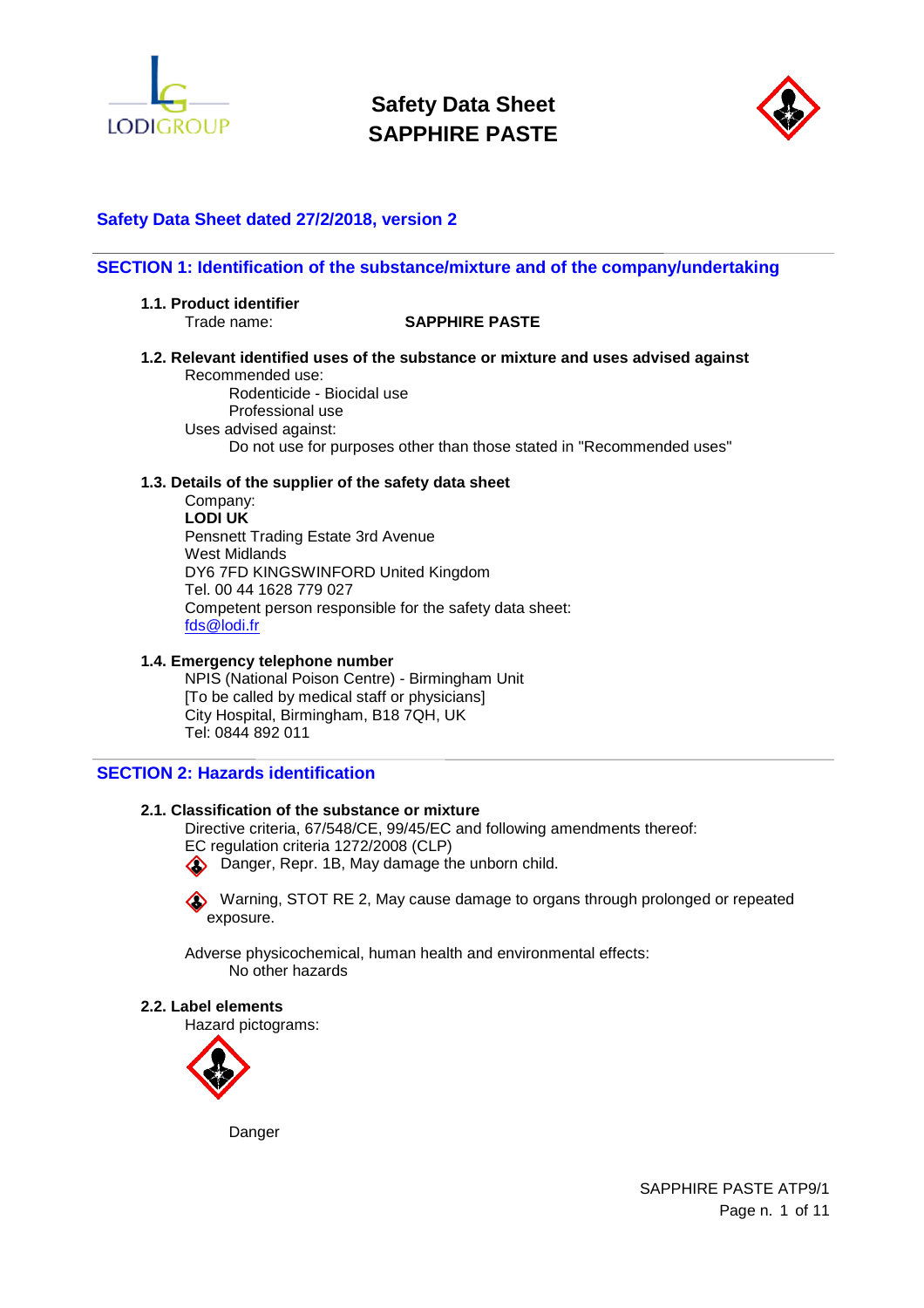

Hazard statements:

H360 May damage the unborn child.

H373 May cause damage to organs through prolonged or repeated exposure. Precautionary statements:

P201 Obtain special instructions before use.

P202 Do not handle until all safety precautions have been read and understood. P280 Wear protective gloves/protective clothing/eye protection/face protection.

P308+P313 IF exposed or concerned: Get medical advice/attention.

P314 Get medical advice/attention if you feel unwell.

P405 Store locked up.

P501 Dispose of contents/container in accordance with applicable regulations. Special Provisions:

None

**Contains** 

Brodifacoum

Special provisions according to Annex XVII of REACH and subsequent amendments: None

## **2.3. Other hazards**

vPvB Substances: None - PBT Substances: None Other Hazards: No other hazards SECTION 2: Hazards identification

## **SECTION 3: Composition/information on ingredients**

## **3.1. Substances**

Not available

### **3.2. Mixtures**

Hazardous components within the meaning of the CLP regulation and related classification:

| Qty      | <b>Name</b>          | <b>Ident. Number</b>            |                                        | <b>Classification</b>                                                                                                                                                                                                                                      |
|----------|----------------------|---------------------------------|----------------------------------------|------------------------------------------------------------------------------------------------------------------------------------------------------------------------------------------------------------------------------------------------------------|
| < 0.20 % | Butyl Hydroxytoluene | CAS:                            | 128-37-0                               | 4.1/A1 Aquatic Acute 1 H400<br>4.1/C1 Aquatic Chronic 1<br>H410                                                                                                                                                                                            |
| 40 ppm   | <b>Brodifacoum</b>   | Index<br>number:<br>CAS:<br>EC: | 607-172-001<br>56073-10-0<br>259-980-5 | 3.1/1/Dermal Acute Tox. 1<br>H310<br>$\bullet$ 4.1/A1 Aquatic Acute 1 H400<br>M=10.<br>4.1/C1 Aquatic Chronic 1<br>$H410 M=10.$<br>3.1/1/Inhal Acute Tox. 1 H330<br>3.1/1/Oral Acute Tox. 1 H300<br>$\bullet$ 3.7/1B Repr. 1B H360<br>3.9/1 STOT RE 1 H372 |

**SECTION 4: First aid measures**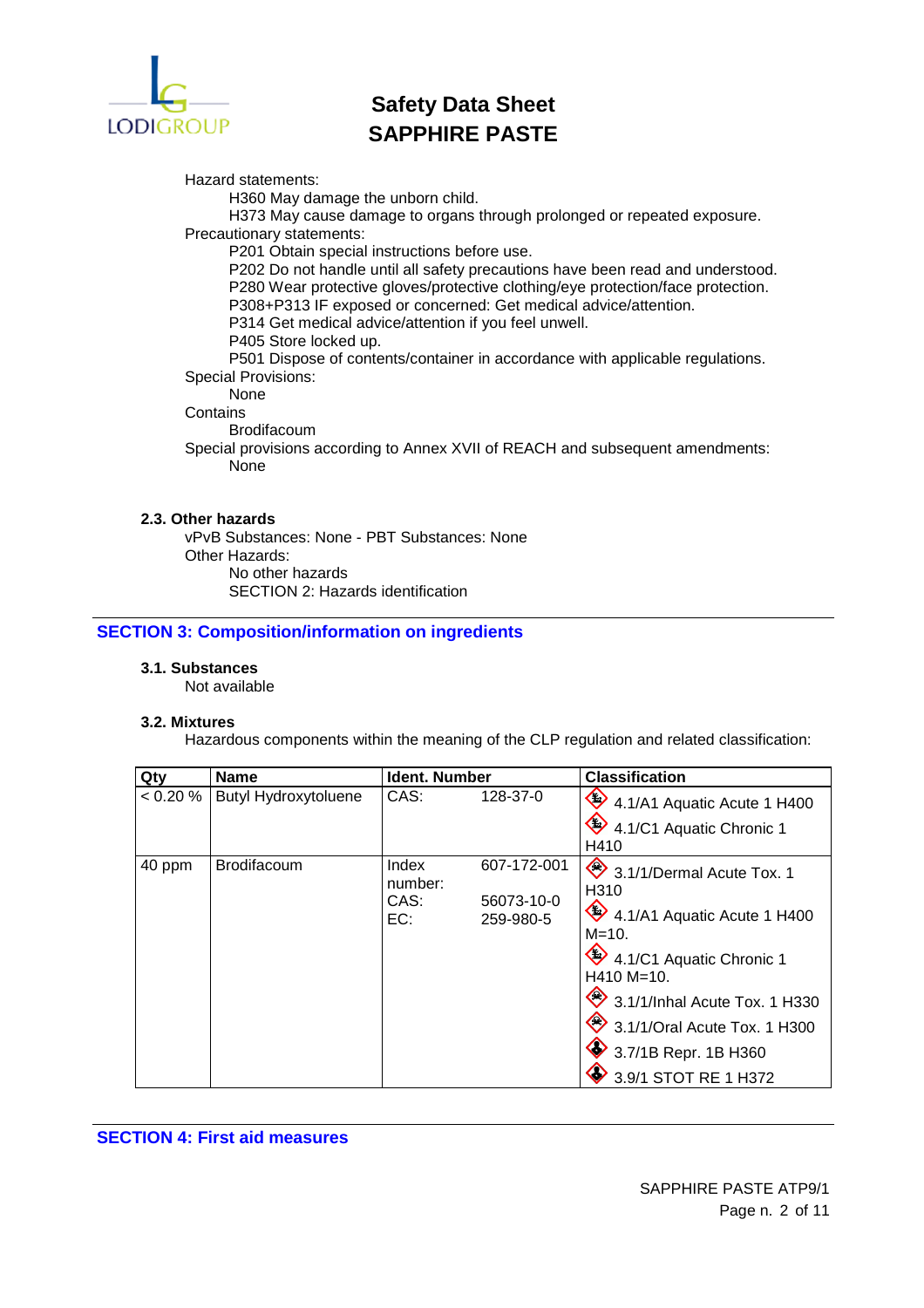

# **4.1. Description of first aid measures**

In case of skin contact:

Areas of the body that have - or are only even suspected of having - come into contact with the product must be rinsed immediately with plenty of running water and possibly with soap.

Wash with plenty of water and soap.

Wash thoroughly the body (shower or bath).

Remove contaminated clothing immediately and dispose off safely.

Remove contaminated clothing, wash skin with soap and rinse thoroughly with water. Do not use solvents or thinners.

In case of: Dermal exposure, wash skin with water and then with water and soap. In case of eyes contact:

In case of contact with eyes, rinse immediately with plenty of water and seek medical advice.

Wash thoroughly under a trickle of water (warm if possible) for several minutes, holding the eyelids open under the stream of water.

#### In case of Ingestion:

Do not under any circumstances induce vomiting. OBTAIN A MEDICAL EXAMINATION IMMEDIATELY.

Immediately consult a physician and show the label.

Do not induce vomiting.

Whatever the amount of product ingested, do not eat and do not drink.

In cases of acute distress, contact the 15 (or 112).

Contact a veterinary surgeon in case of ingestion by a pet.

## In case of Inhalation:

Remove casualty to fresh air and keep warm and at rest.

In case of inhalation, breath fresh air and have a rest. In case of faintness, consult a physician and show the label.

### **4.2. Most important symptoms and effects, both acute and delayed**

This product contains an anticoagulant substance. If ingested, symptoms, which may be delayed, may include nosebleed and bleeding gums. In severe cases, there may be bruising and blood present in the faeces or urine.

### **4.3. Indication of any immediate medical attention and special treatment needed**

In case of accident or unwellness, seek medical advice immediately (show directions for use or safety data sheet if possible).

Treatment:

Antidote: Vitamin K1 administered by medical/veterinary personnel only.

## **SECTION 5: Firefighting measures**

### **5.1. Extinguishing media**

Suitable extinguishing media: Water. Carbon dioxide (CO2). Extinguishing media which must not be used for safety reasons: None in particular.

## **5.2. Special hazards arising from the substance or mixture**

Do not inhale explosion and combustion gases. Burning produces heavy smoke.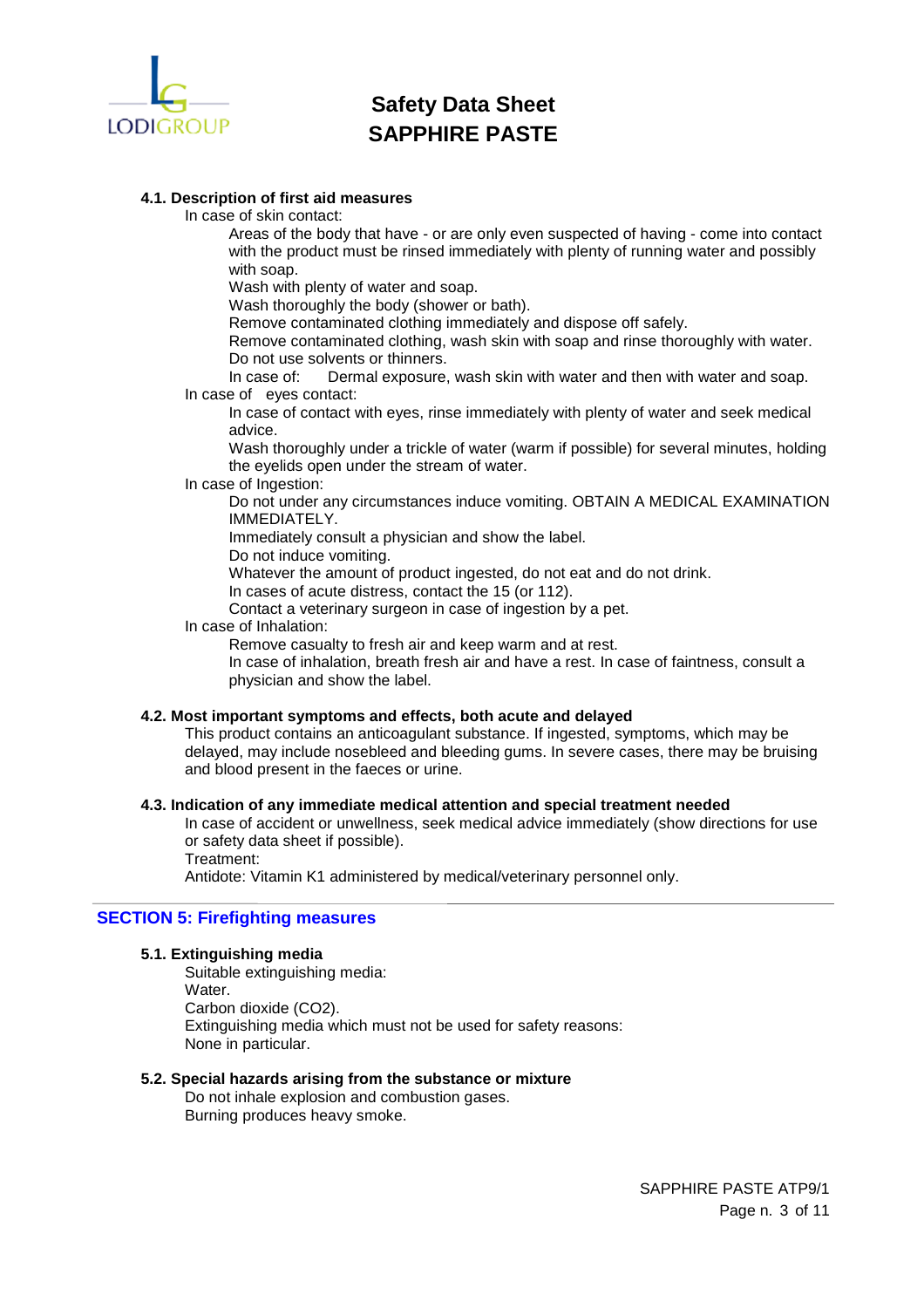

### **5.3. Advice for firefighters**

Use suitable breathing apparatus .

Collect contaminated fire extinguishing water separately. This must not be discharged into drains.

Move undamaged containers from immediate hazard area if it can be done safely.

## **SECTION 6: Accidental release measures**

### **6.1. Personal precautions, protective equipment and emergency procedures**

Wear personal protection equipment. Remove persons to safety. See protective measures under point 7 and 8.

### **6.2. Environmental precautions**

Do not allow to enter into soil/subsoil. Do not allow to enter into surface water or drains. Retain contaminated washing water and dispose it. In case of gas escape or of entry into waterways, soil or drains, inform the responsible authorities. Suitable material for taking up: absorbing material, organic, sand

### **6.3. Methods and material for containment and cleaning up**

Rapidly recover the product. To do so, wear a mask and protective clothing. Wash with plenty of water.

### **6.4. Reference to other sections**

See also section 8 and 13

### **SECTION 7: Handling and storage**

## **7.1. Precautions for safe handling**

Exercise the greatest care when handling or opening the container. Don't use empty container before they have been cleaned. Before making transfer operations, assure that there aren't any incompatible material residuals in the containers. Contamined clothing should be changed before entering eating areas. Do not eat or drink while working. See also section 8 for recommended protective equipment.

### **7.2. Conditions for safe storage, including any incompatibilities**

Store in the original container Keep in a dry and cool place. Keep away from food and drink and animal feeding stuffs Keap out of reach of children Store in places prevented from the access of children, birds, pets and farm animals. Keep away from food, drink and feed. Incompatible materials: None in particular. Instructions as regards storage premises: Adequately ventilated premises.

## **7.3. Specific end use(s)**

None in particular

### **SECTION 8: Exposure controls/personal protection**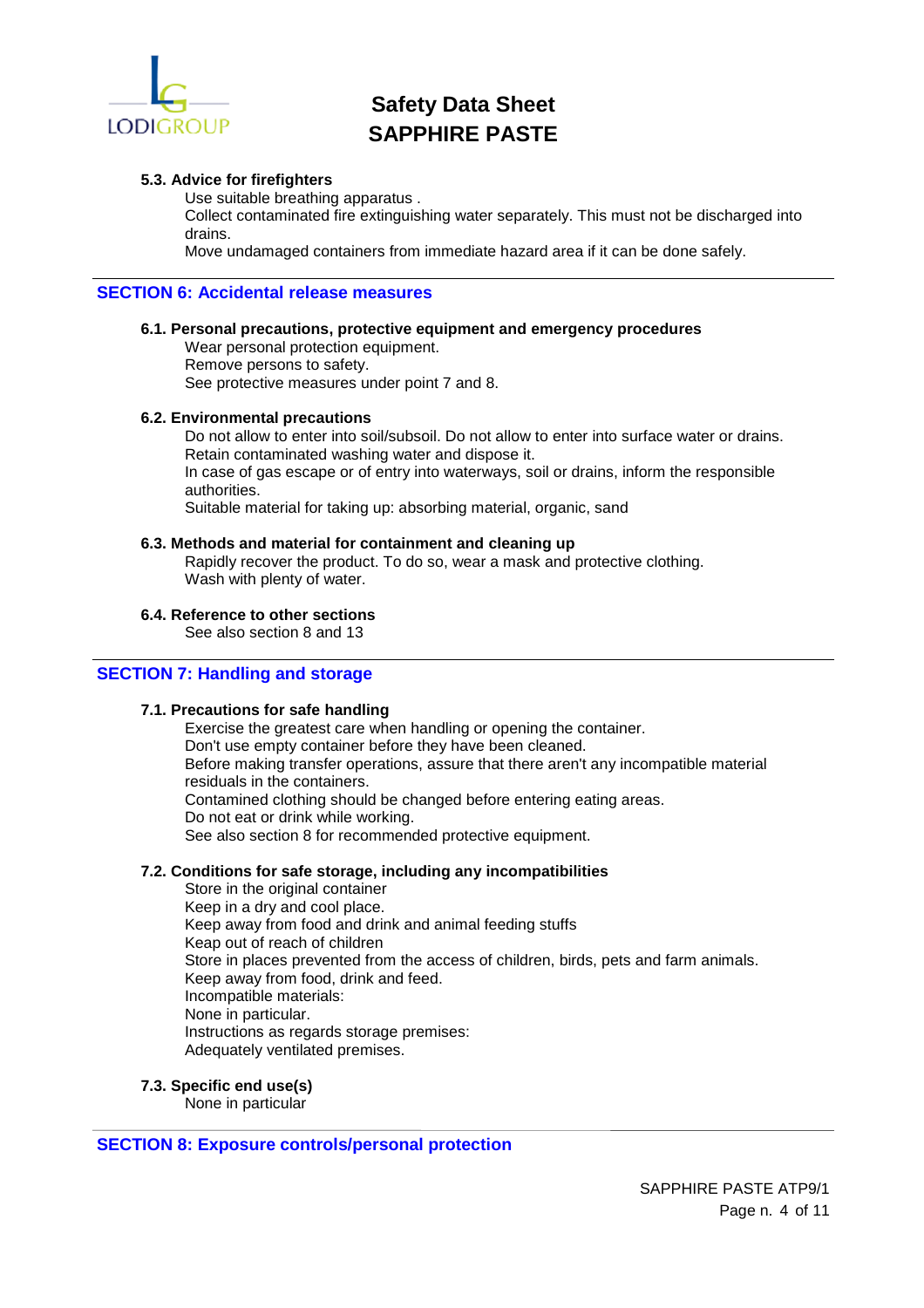

**8.1. Control parameters**  Butyl Hydroxytoluene - CAS: 128-37-0 ACGIH - TWA(8h): 2 mg/m3 - Notes: (IFV), A4 - URT irr DNEL Exposure Limit Values Not available PNEC Exposure Limit Values Brodifacoum ATP9 - CAS: 56073-10-0 Target: Fresh Water - Value: 0.00004 mg/l Target: Freshwater sediments - Value: 0.000004 mg/l Target: Microorganisms in sewage treatments - Value: 0.0038 mg/l Target: 19250.LODI01 - Value: 0.88 mg/kg **8.2. Exposure controls**  Eye protection: Avoid contact with eyes Protection for skin: Overall. Avoid contact with skin Wash clothing regularly Protection for hands: Waterproof gloves according to NF EN374 Wear gloves Wash hands after handling. Respiratory protection: Not applicable Thermal Hazards: None Environmental exposure controls: Prevent access to children, pets and non-target animals. Avoid release in the environment Avoid release in watercourses and sewers Place baits in areas not submersible and weatherproof. Appropriate engineering controls: None

# **SECTION 9: Physical and chemical properties**

| <b>Properties</b>                           | Value                       | Method:                 | Notes: |
|---------------------------------------------|-----------------------------|-------------------------|--------|
| Appearance and colour:                      | <b>Blue Paste</b>           |                         |        |
| Odour:                                      | <b>Non</b><br>caracteristic | --                      |        |
| Odour threshold:                            | Not available               | $\overline{a}$          | --     |
| pH:                                         | 6.3                         | <b>CIPAC MT</b><br>75.3 |        |
| Melting point / freezing<br>point:          | Not available               | --                      |        |
| Initial boiling point and<br>boiling range: | Not available               |                         |        |
| Flash point:                                | Not available               | $\overline{a}$          | --     |
| Evaporation rate:                           | Not available               | --                      | --     |
| Solid/gas flammability:                     | <b>Non</b>                  | Regulation              |        |

## **9.1. Information on basic physical and chemical properties**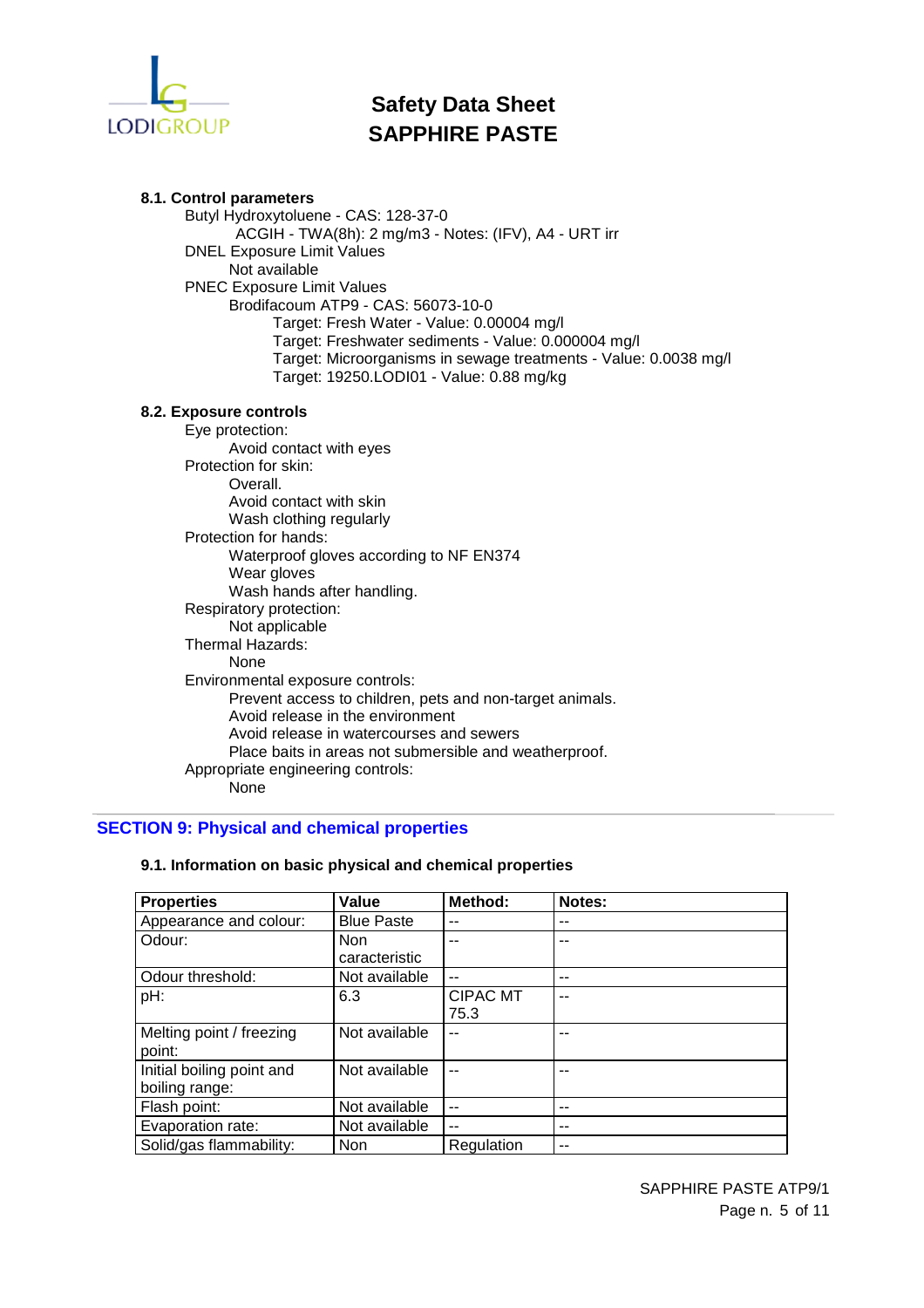

|                                                  | inflammable   | (EC) No.<br>440/2008, |                |
|--------------------------------------------------|---------------|-----------------------|----------------|
|                                                  |               | Annex, A.10           |                |
|                                                  |               | (solid)               |                |
|                                                  |               |                       |                |
| Upper/lower flammability<br>or explosive limits: | Not available |                       | --             |
| Vapour pressure:                                 | Not available | $-$                   | --             |
| Vapour density:                                  | Not available |                       |                |
| Relative density:                                | 1.14          | OECD 109              | --             |
| Solubility in water:                             | Not available | $-$                   | --             |
| Solubility in oil:                               | Not available | $-$                   | --             |
| Partition coefficient                            | Not available | $\overline{a}$        | --             |
| (n-octanol/water):                               |               |                       |                |
| Auto-ignition temperature:                       | Not available | $-$                   | --             |
| Decomposition                                    | Not available | $-$                   | --             |
| temperature:                                     |               |                       |                |
| Viscosity:                                       | Not available | $-$                   | $-$            |
| <b>Explosive properties:</b>                     | Non explosif  | Regulation            | $\overline{a}$ |
|                                                  |               | (EC) No.              |                |
|                                                  |               | 440/2008,             |                |
|                                                  |               | Annex, A.14           |                |
| Oxidizing properties:                            | Not available | $-$                   | --             |

## **9.2. Other information**

| <b>Properties</b>      | Value         | Method: | Notes: |
|------------------------|---------------|---------|--------|
| Miscibility:           | Not available | $-$     | $-$    |
| <b>Fat Solubility:</b> | Not available | $-$     | $- -$  |
| Conductivity:          | Not available | $ -$    | $- -$  |
| Substance Groups       | Not available | $ -$    | $- -$  |
| relevant properties    |               |         |        |

# **SECTION 10: Stability and reactivity**

# **10.1. Reactivity**

Stable under normal conditions

**10.2. Chemical stability** 

Stable under normal conditions

#### **10.3. Possibility of hazardous reactions**

#### **10.4. Conditions to avoid**  Stable under normal conditions.

**10.5. Incompatible materials** 

None in particular.

**10.6. Hazardous decomposition products**  None.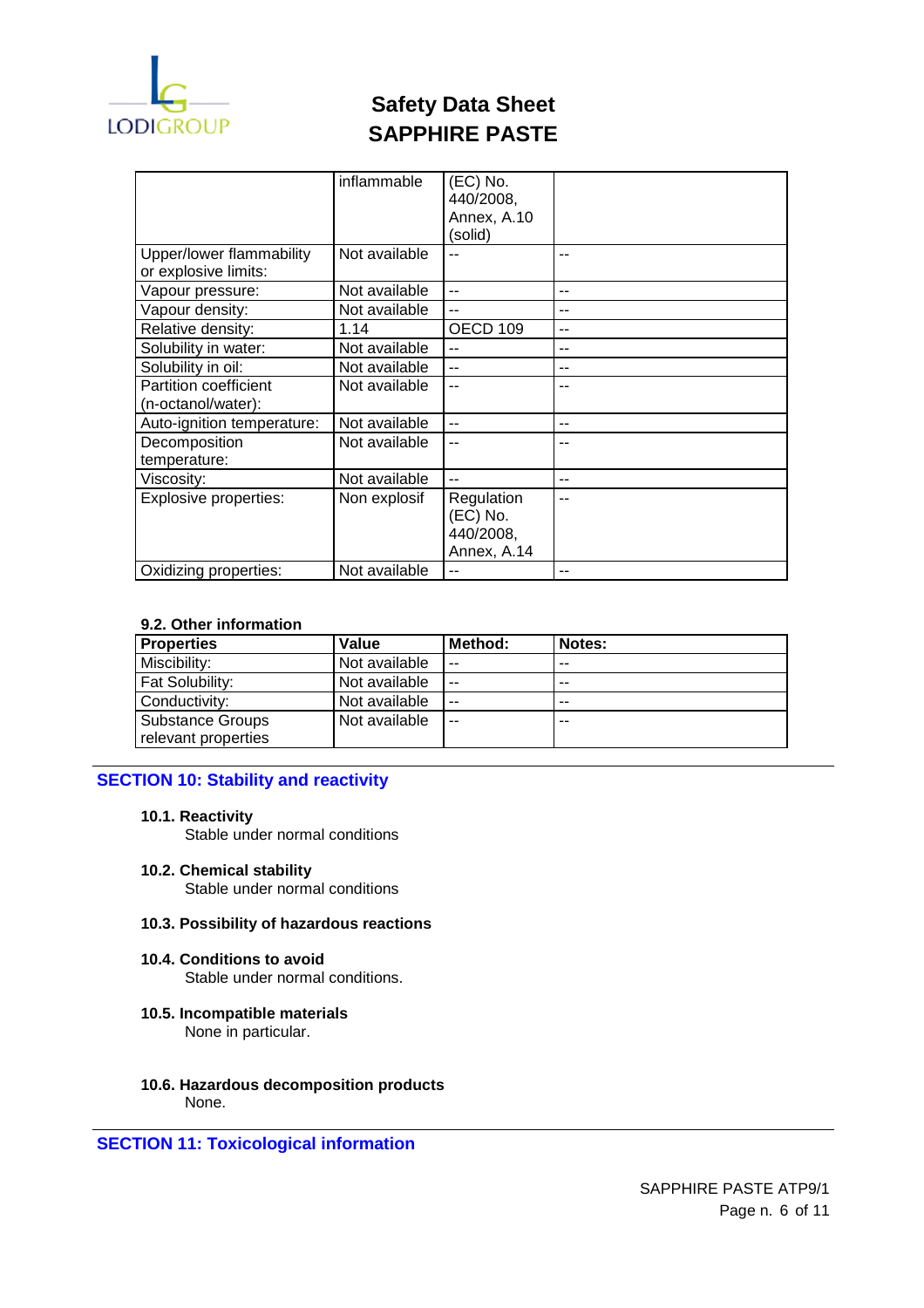

# **11.1. Information on toxicological effects**

Toxicological information of the product: Not available Adverse health effects Reprotoxic category 1 Toxicological information of the main substances found in the product: Brodifacoum - CAS: 56073-10-0 a) acute toxicity: Test: LD50 - Route: oral - Species: Mouse : = 0.4 mg/Kg - Source: Assessment report Test: LD50 - Route: dermal - Species: Rat : = 3.16 mg/Kg - Source: Assessment Report - Notes: Female Test: LC50 - Route: Inhalation - Species: Rat : = 3.05 mg/m3 - Source: Assessment Report - Notes: Female b) skin corrosion/irritation: Test: Skin Irritant - Route: dermal - Species: Rabbit : 18204.LODI034 - Source: Assessment Report c) serious eye damage/irritation: Test: Eye Irritant - Route: ocular - Species: Rabbit : 18204.LODI034 - Source: Assessment Report - Notes: Reversible d) respiratory or skin sensitisation: Test: Skin Sensitization - Route: dermal sensitizing - Source: Assessment Report - Notes: Maximisation test of Ritz and Buehler g) reproductive toxicity: Test: NOAEL - Route: oral - Species: Rat : = 0.001 mg/kg b.w/d - Source: Assessment Report - Notes: Maternal toxicity If not differently specified, the information required in Regulation (EU)2015/830 listed below must be considered as N.A.:

- a) acute toxicity;
- b) skin corrosion/irritation;
- c) serious eye damage/irritation;
- d) respiratory or skin sensitisation;
- e) germ cell mutagenicity;
- f) carcinogenicity;
- g) reproductive toxicity;
- h) STOT-single exposure;
- i) STOT-repeated exposure;
- i) aspiration hazard.

## **SECTION 12: Ecological information**

### **12.1. Toxicity**

Adopt good working practices, so that the product is not released into the environment. Brodifacoum - CAS: 56073-10-0

a) Aquatic acute toxicity:

Endpoint: EC50 Daphnia magna = 0.25 mg/L - Duration h: 48 Endpoint: LC50 Rainbow Trout = 0.04 mg/L - Duration h: 96 Endpoint: ErC50 Algae = 0.04 mg/L - Duration h: 72

### **12.2. Persistence and degradability**

Brodifacoum - CAS: 56073-10-0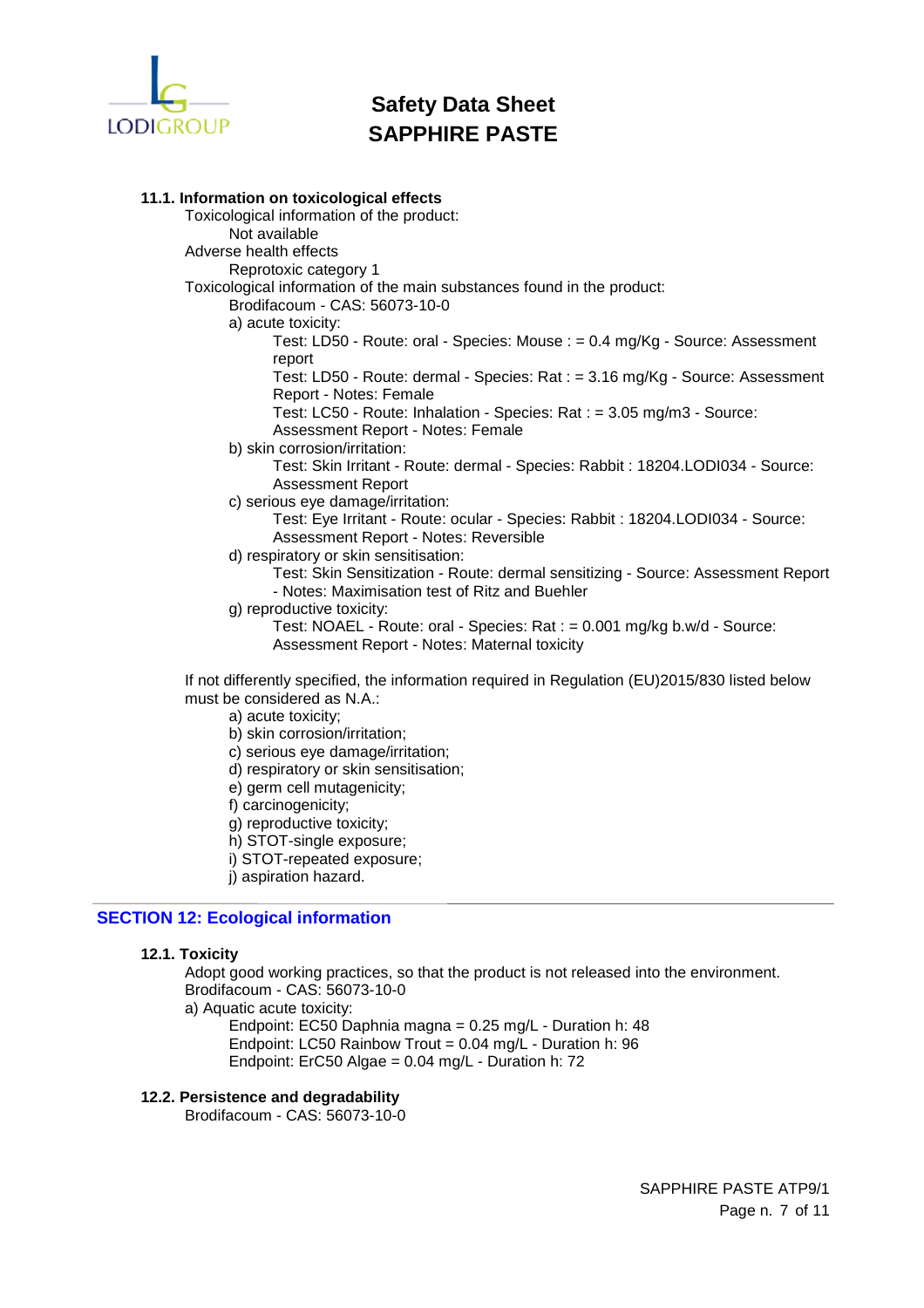

Biodegradability: Non-readily biodegradable - Test: Not available - Duration: Not available - %: Not available - Notes: Not available

## **12.3. Bioaccumulative potential**

Brodifacoum - CAS: 56073-10-0

Bioaccumulation: Calculated bioaccumulation - Test: BCF - Bioconcentrantion factor 35134 - Duration: Not available - Notes: Fish - Calculated according to TGD eq. 75, using  $log Kow = 6.12$ Bioaccumulation: Calculated bioaccumulation - Test: BCF - Bioconcentrantion factor 15820 - Duration: Not available - Notes: Earthworm - calculated according to TGD eq. 82d, using  $log Kow = 6.12$ 

### **12.4. Mobility in soil**

Brodifacoum - CAS: 56073-10-0 Mobility in soil: Not mobile - Test: Leaching column Not available - Duration: Not available - Notes: Not available

# **12.5. Results of PBT and vPvB assessment**

vPvB Substances: None - PBT Substances: None

## **12.6. Other adverse effects**

None

### **SECTION 13: Disposal considerations**

## **13.1. Waste treatment methods**

Recover, if possible. Send to authorised disposal plants or for incineration under controlled conditions. In so doing, comply with the local and national regulations currently in force.

### **SECTION 14: Transport information**

### **14.1. UN number**

Not classified as dangerous in the meaning of transport regulations.

# **14.2. UN proper shipping name**

Not available

- **14.3. Transport hazard class(es)**  Not available
- **14.4. Packing group**  Not available
	-
- **14.5. Environmental hazards**  Not available
- **14.6. Special precautions for user**  Not available

### **14.7. Transport in bulk according to Annex II of Marpol and the IBC Code**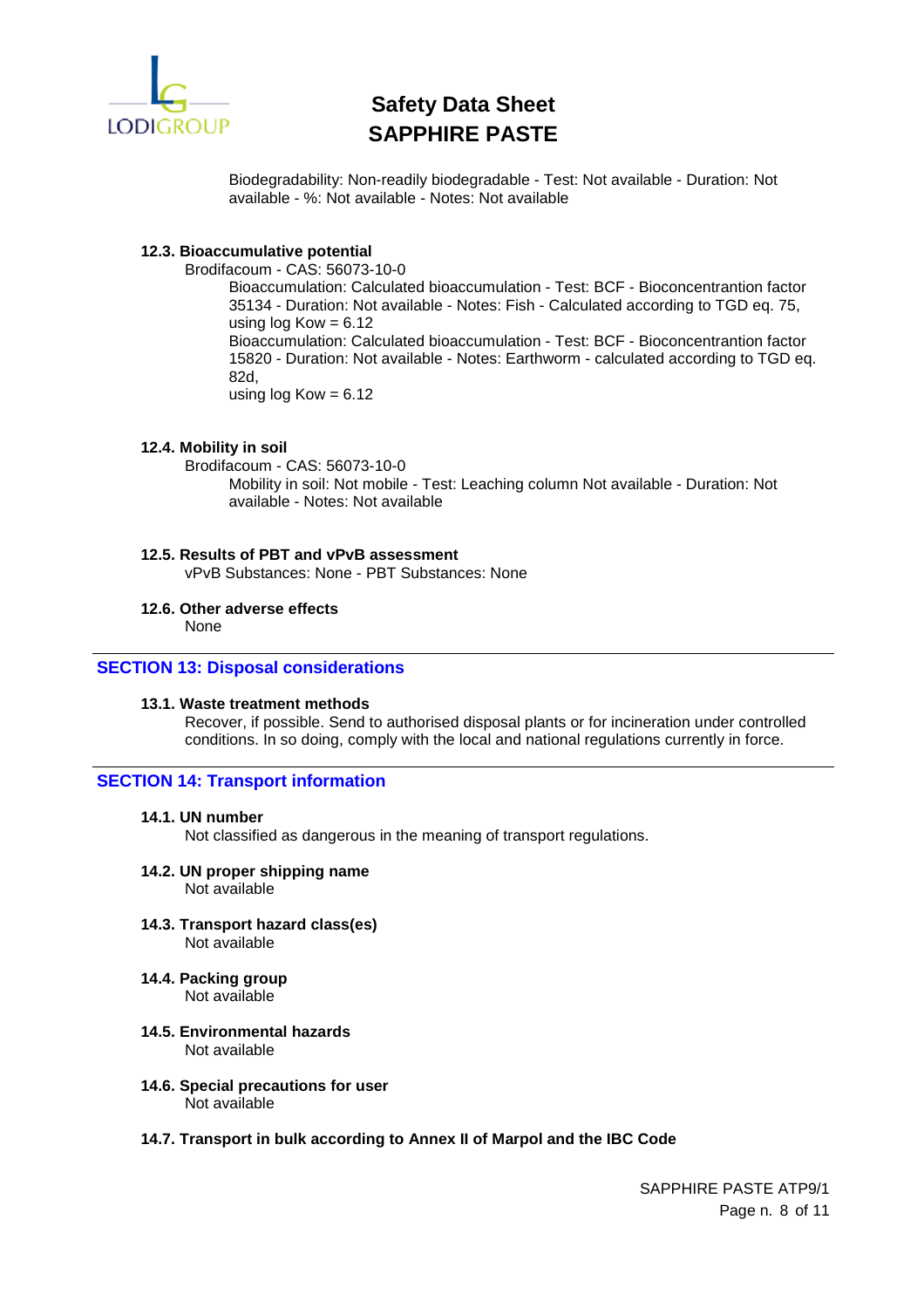

Not available

# **SECTION 15: Regulatory information**

### **15.1. Safety, health and environmental regulations/legislation specific for the substance or mixture**

Dir. 98/24/EC (Risks related to chemical agents at work) Dir. 2000/39/EC (Occupational exposure limit values) Regulation (EC) n. 1907/2006 (REACH) Regulation (EC) n. 1272/2008 (CLP) Regulation (EC) n. 790/2009 (ATP 1 CLP) and (EU) n. 758/2013 Regulation (EU) 2015/830 Regulation (EU) n. 286/2011 (ATP 2 CLP) Regulation (EU) n. 618/2012 (ATP 3 CLP) Regulation (EU) n. 487/2013 (ATP 4 CLP) Regulation (EU) n. 944/2013 (ATP 5 CLP) Regulation (EU) n. 605/2014 (ATP 6 CLP) Regulation (EU) n. 2015/1221 (ATP 7 CLP) Regulation (EU) n. 2016/918 (ATP 8 CLP) Regulation (EU) n. 2016/1179 (ATP 9 CLP)

Restrictions related to the product or the substances contained according to Annex XVII Regulation (EC) 1907/2006 (REACH) and subsequent modifications:

Restrictions related to the product: Restriction 3 Restrictions related to the substances contained: No restriction. Where applicable, refer to the following regulatory provisions : Directive 2012/18/EU (Seveso III) Regulation (EC) nr 648/2004 (detergents). Dir. 2004/42/EC (VOC directive)

Provisions related to directive EU 2012/18 (Seveso III): Seveso III category according to Annex 1, part 1 None

### **15.2. Chemical safety assessment**

No Chemical Safety Assessment has been carried out for the mixture.

### **SECTION 16: Other information**

Full text of phrases referred to in Section 3:

H400 Very toxic to aquatic life.

H410 Very toxic to aquatic life with long lasting effects.

H310 Fatal in contact with skin.

H330 Fatal if inhaled.

H300 Fatal if swallowed.

H360 May damage fertility or the unborn child if inhaled and in contact with skin.

H372 Causes damage to organs (blood) through prolonged or repeated exposure.

| <b>Hazard class and</b> | Code         | <b>Description</b>                  |
|-------------------------|--------------|-------------------------------------|
| hazard category         |              |                                     |
| <b>I Acute Tox.</b>     | 3.1/1/Dermal | Acute toxicity (dermal), Category 1 |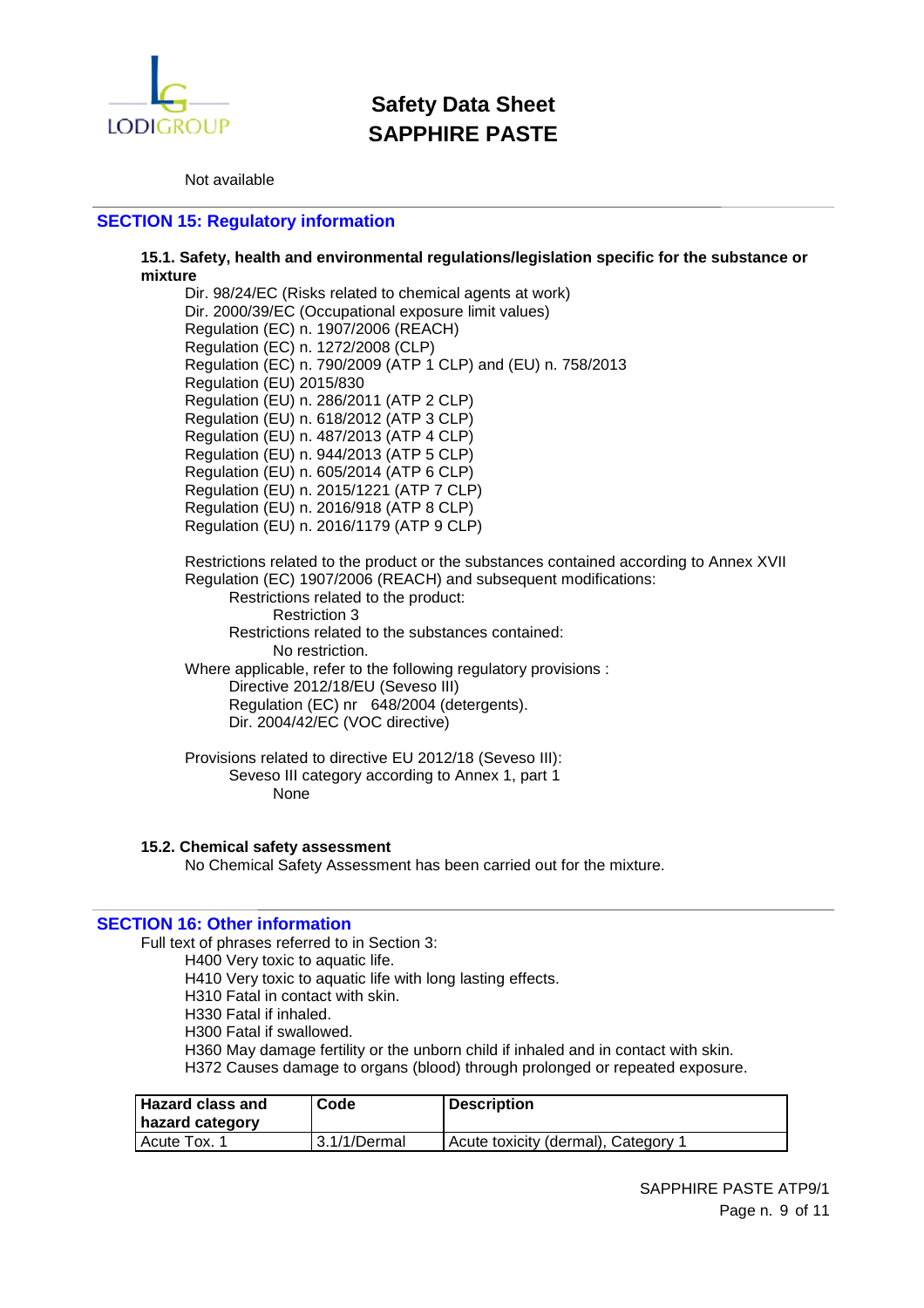

| Acute Tox. 1      | 3.1/1/Inhal | Acute toxicity (inhalation), Category 1                           |
|-------------------|-------------|-------------------------------------------------------------------|
| Acute Tox. 1      | 3.1/1/Oral  | Acute toxicity (oral), Category 1                                 |
| Repr. 1B          | 3.7/1B      | Reproductive toxicity, Category 1B                                |
| STOT RE1          | 3.9/1       | Specific target organ toxicity - repeated<br>exposure, Category 1 |
| STOT RE 2         | 3.9/2       | Specific target organ toxicity - repeated<br>exposure, Category 2 |
| Aquatic Acute 1   | 4.1/A1      | Acute aquatic hazard, category 1                                  |
| Aquatic Chronic 1 | 4.1/C1      | Chronic (long term) aquatic hazard, category 1                    |

This safety data sheet has been completely updated in compliance to Regulation 2015/830. Classification and procedure used to derive the classification for mixtures according to Regulation (EC) 1272/2008 [CLP]:

| <b>Classification according to Regulation (EC) Nr.</b><br>1272/2008 | <b>Classification procedure</b> |
|---------------------------------------------------------------------|---------------------------------|
| Repr. 1B, H360                                                      | l Calculation method            |
| STOT RE 2, H373                                                     | l Calculation method            |

This document was prepared by a competent person who has received appropriate training. Main bibliographic sources:

ECDIN - Environmental Chemicals Data and Information Network - Joint Research Centre, Commission of the European Communities

SAX's DANGEROUS PROPERTIES OF INDUSTRIAL MATERIALS - Eight Edition - Van Nostrand Reinold

The information contained herein is based on our state of knowledge at the above-specified date. It refers solely to the product indicated and constitutes no guarantee of particular quality.

It is the duty of the user to ensure that this information is appropriate and complete with respect to the specific use intended.

This MSDS cancels and replaces any preceding release.

| ADR:           | European Agreement concerning the International Carriage of<br>Dangerous Goods by Road. |
|----------------|-----------------------------------------------------------------------------------------|
| CAS:           | Chemical Abstracts Service (division of the American Chemical                           |
|                | Society).                                                                               |
| CLP:           | Classification, Labeling, Packaging.                                                    |
| CSR:           | Chemical safety report                                                                  |
| DNEL:<br>EC50: | Derived No Effect Level.                                                                |
| EINECS:        | European Inventory of Existing Commercial Chemical Substances.                          |
| GefStoffVO:    | Ordinance on Hazardous Substances, Germany.                                             |
| GHS:           | Globally Harmonized System of Classification and Labeling of<br>Chemicals.              |
| IATA:          | International Air Transport Association.                                                |
| IATA-DGR:      | Dangerous Goods Regulation by the "International Air Transport"<br>Association" (IATA). |
| ICAO:          | International Civil Aviation Organization.                                              |
| ICAO-TI:       | Technical Instructions by the "International Civil Aviation Organization"<br>$(ICAO)$ . |
| IMDG:          | International Maritime Code for Dangerous Goods.                                        |
| INCI:          | International Nomenclature of Cosmetic Ingredients.                                     |
| KSt:           | Explosion coefficient.                                                                  |
| LC50:          | Lethal concentration, for 50 percent of test population.                                |
| LD50:          | Lethal dose, for 50 percent of test population.                                         |